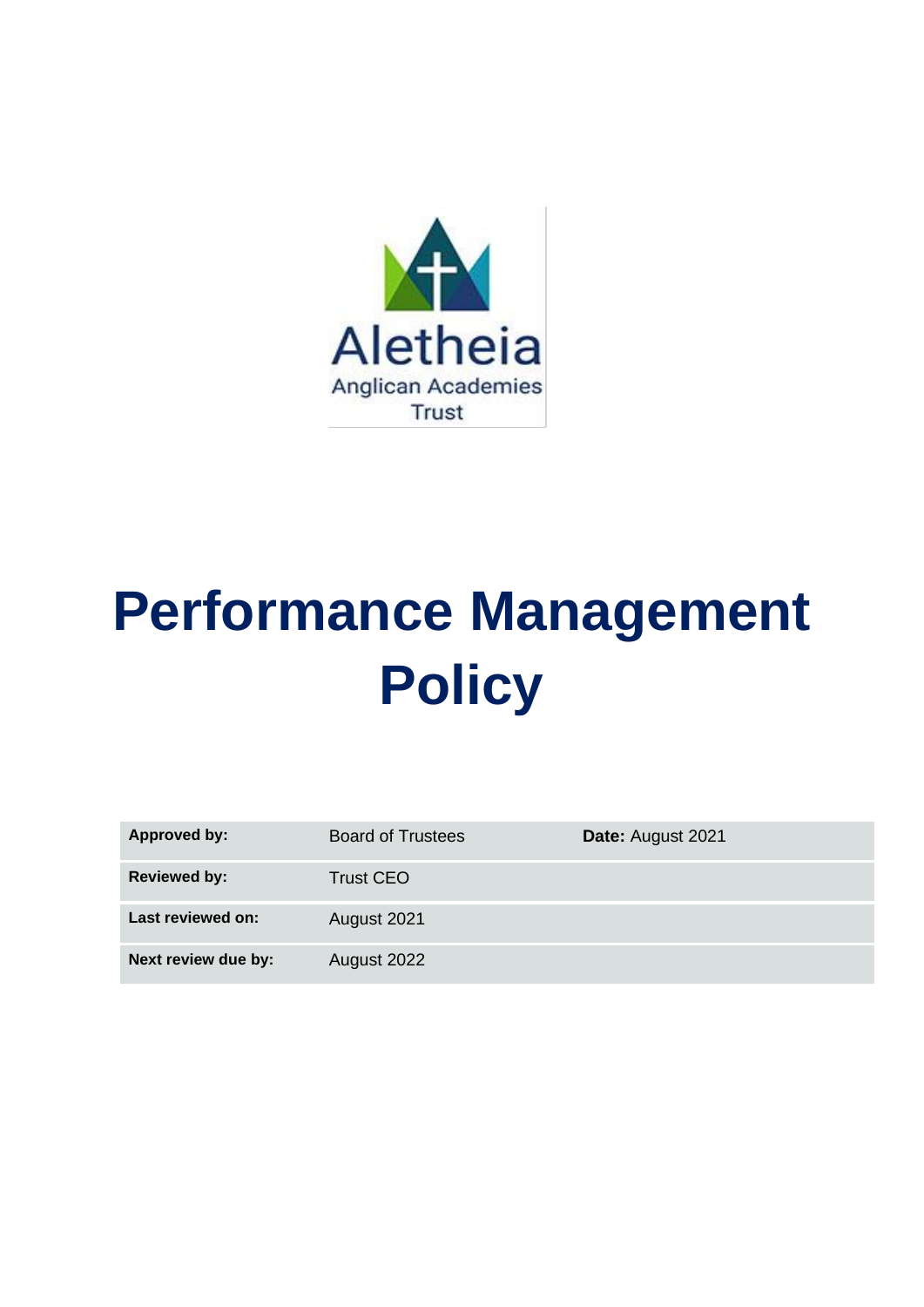# **Staff Performance Management Policy**

The Board of Trustees of the Aletheia Anglican Academies Trust (AAAT) approved this policy in August 2021 (to be adopted by the Governing Body of each Trust school) and it supersedes any previous pay policy.

The policy will be reviewed annually, or earlier if there is a need, in conjunction with union representatives.

This policy applies to the Trust Executive Team (CEO, EA, CFO, COO, SIO, Marketing & Communications Officer), all Headteachers/Head of Schools, all teachers, support staff and apprentices employed by the school except those on contracts of less than one term, ECTs and those subject to capability procedures as described in the related policy.

Aletheia Anglican Academies Trust is committed to enabling staff to work to the high standard expected of them with the aim of delivering outstanding educational provision. This policy complies with current legislation, including the Education (School Teachers' Appraisal) (England) Regulations 2012 (the Appraisal Regulations), and is a key part of our school's effort to ensure that effective performance management and staff appraisal are carried out. Other relevant policies that may link to this policy include the school's capability policy, staff discipline and conduct policy and grievance policy. (All policies can be found in the Cross-Trust Shared Drive).

This policy does not form part of any employee's contract of employment, and it may be amended at any time following consultation. We may also vary any parts of this procedure, including any time limits, as appropriate in any case.

# **Why do appraisals matter?**

The Trust aims to ensure that all colleagues have a sense of autonomy, development, meaningfulness and community within their work, which form key components of a motivated and engaged workforce. Performance management is one way in which to drive these factors, and appraisals provide an opportunity to have two-way, meaningful conversations between staff and line managers to assess this. We also operate within the principle of a 'Growth Mindset', which indicates that performance can be developed and improved over time, provided that colleagues embrace challenge, persist in the face of setbacks, continue to invest effort, and learn from both the failures and success of themselves and others. Performance conversations should be based on this principle, with a focus on striving for success, and tangible development actions for improvement.

### **The performance review period**

The appraisal period will be a continuous process of professional conversation. Reviews will run for 12 months from September to September for Headteachers/Head of School, October to October for teachers, and April to April/September to September (Stone St Mary's CE Primary School) for Support staff.

## **Roles and responsibilities**

The Headteacher Management Board is responsible for creating this policy, reviewing it and ensuring that it is operating effectively. In developing the policy, the Headteacher Management Board has consulted with the relevant trade unions and staff.

The Chair or Vice Chair of Trustees along with 2 others will be responsible for appraising the CEO of the Trust.

The CEO of the Trust will decide who is responsible for appraising the Executive Team. Staff will be notified before or as soon as practicable after the start of each performance review period who their appraiser will be.

The Governing Body, along with the CEO of the Trust (or an appropriate member of the Trust Executive Team), is responsible for appraising the Headteacher/Head of School.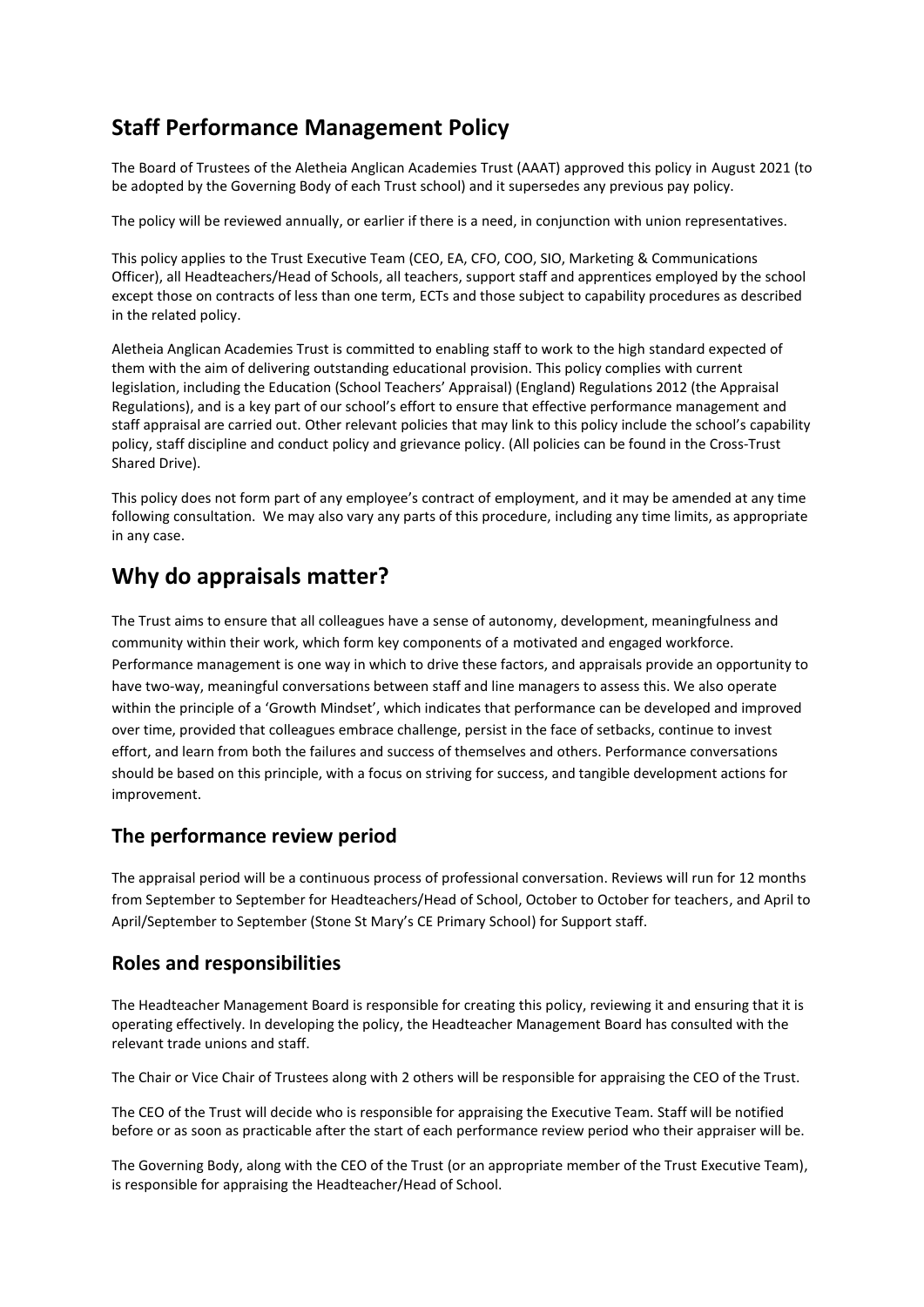The Headteacher/Head of School will decide who appraises all staff. Staff will be notified before or as soon as practicable after the start of each performance review period who their appraiser will be.

It is the Headteacher/Head of School's responsibility to ensure that all staff, particularly those appraising others, have appropriate training and support to understand and use the policy. It is the responsibility of the Senior Leadership Team to quality assure performance against the school improvement plan.

## **The appraisal procedure**

The school will manage appraisal so that the process is clear to both appraiser and appraisee throughout the cycle through an ongoing dialogue and meetings both will have a shared understanding of the objectives set, the criteria to be used to assess performance and progress towards meeting them.

The appraisal process will be based on the agreed standards for their role and job description and will contribute to the school's plans for improving educational provision and performance and improving outcomes for students. Staff are encouraged to relate their objectives to the school's 180-day plan.

Professional conversations based on the Stop/Adapt! Start! Continue! model will be held twice per year in directed time for the appraisee and appraiser to monitor performance and identify next steps. If the appraisee expresses a wish to apply for progression to the upper pay scale (UPS), the appraiser should discuss opportunities to fulfil UPS criteria in advance of the UPS application.

The appraiser will inform the member of staff of the relevant standards against which their performance in that appraisal period will be assessed. For teachers these are set out in the Teachers' Standards and the AAAT UPS standards. For support staff, these will be in accordance with the Professional Standards for Teaching Assistants (June 2016) and/or job description and staff code of conduct. The Senior Leadership Team will be assessed against the Teachers' Standards and job description. The Headteacher/Head of School will be assessed against the Headteachers' Standards. The Trust Executive Team will be assessed against job description and Headteachers' Standards (where applicable).

#### **Reviewing performance**

We review performance against the relevant standards and job descriptions, and through a range of monitoring processes, for example, reviewing pupil progress, learning and site walks, book and planning scrutiny, pupil voice, observations and communications. Connections are made across all these processes to assess performance.

#### *Observation*

Classroom observation is an important part of continuing professional development for all teaching/classroom staff, and a good way to assess performance, highlight strengths that can be celebrated and expertise that can be shared, and pinpoint concerns that need to be addressed through support. Observation is therefore key to whole-school improvement.

Performance will be observed regularly but the amount and type of classroom observation will depend on the individual circumstances of the teacher and the overall needs of the school. Classroom observation will be carried out in a supportive way and by those with QTS.

Staff, who hold responsibilities outside of the classroom, such as in extra-curricular activities, should also expect to be observed in those settings.

Observations will be carried out by various members of the school community. Observations that contribute towards the appraisal process will be members of the SLT, other senior members of the Trust and coaching partners. Observations will be carried out at least 3 times per year, but standards will also be evaluated through additional drop ins, learning walks and coaching sessions.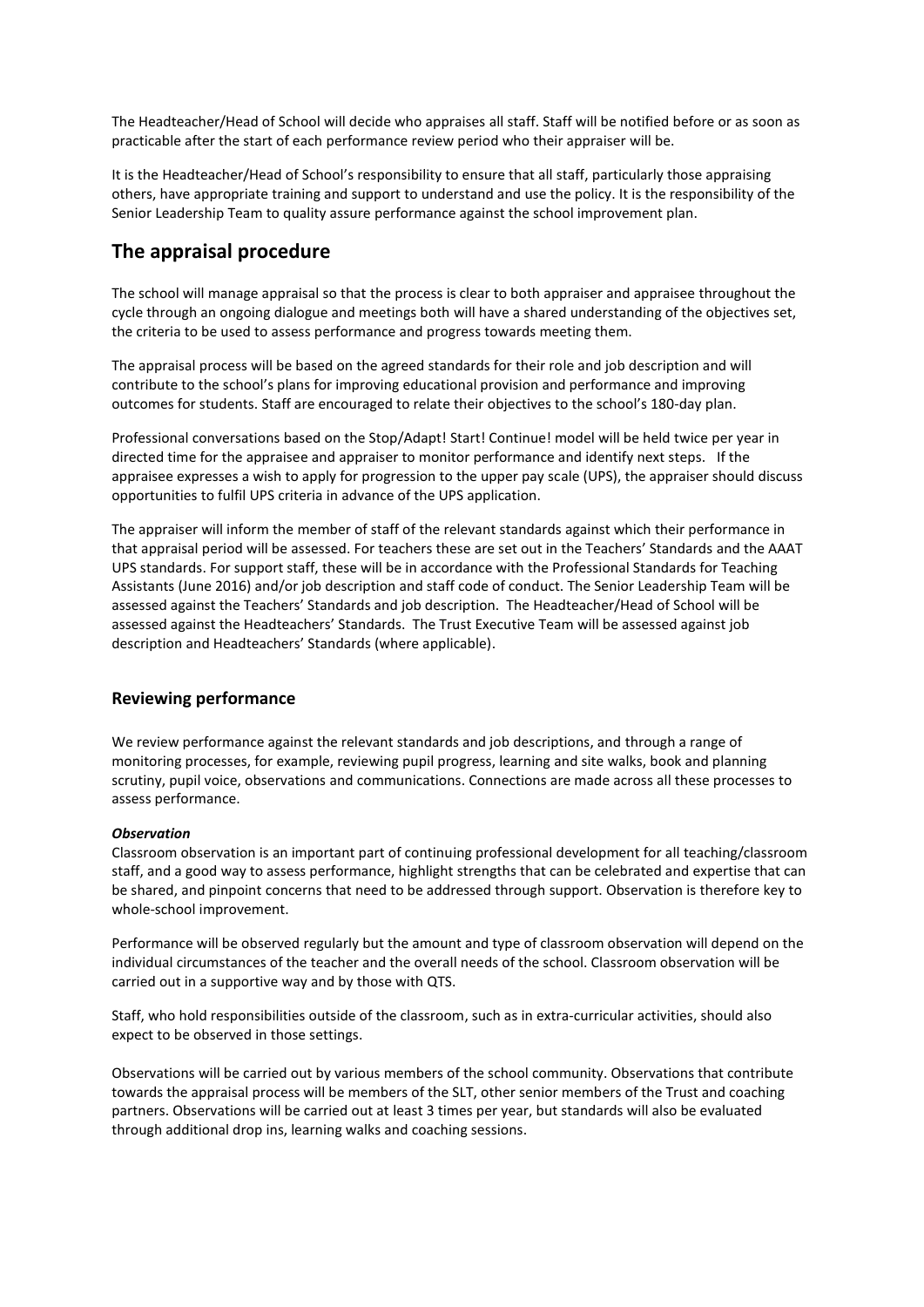#### *Evidence*

#### *All employees*

During the appraisal period, each employee has a responsibility for gathering evidence of their progress throughout the year for them to identify any particular strengths or areas for further development. The employee will complete the Professional Reflection Form (appendix 1) and the End of Year Summary Report (appendix 2) which will then be discussed, agreed and potentially added to by the appraiser during the final professional conversation.

#### *Teachers*

In addition, a range of evidence should be available to the appraiser on a teacher's performance as part of the School's quality assurance processes. Evidence may include but is not limited to:

- lesson observations (including "drop ins")
- work scrutiny
- questionnaires (pupil or parent where obtained)
- planning scrutiny
- learning walks
- pupil feedback (where obtained)
- tracking data of pupil's progress
- progress of individuals/groups
- evidence of meeting Standards
- assessment of the impact/success of additional teaching and learning responsibilities (TLR)
- stop/adapt, Start, continue reflection forms (appendix 1)

#### *Development and support*

As a tool for development, the school will use appraisal to inform decisions about continuing professional development that improves performance. Agreed training and professional development will seek to develop individual good professional practice and will also relate to whole-school improvement linked to the school's improvement priorities.

#### *Feedback*

Managers and members of the Senior Leadership Team are expected to give regular and timely feedback to all staff as appropriate based on observation and other relevant evidence. They will highlight strengths as well as areas to develop and consider what could usefully be shared with other staff. Feedback will be a combination of written and verbal conversation.

#### **Where there are concerns about an employee's performance**

The appraiser will arrange an informal face-to-face meeting with the appraisee to:

- give feedback that clearly explains concerns, their nature and seriousness
- give the appraisee the opportunity to comment on and discuss the concerns
- find out if there are any issues (both in or outside of work) that are affecting their performance that the appraiser can assist with or provide extra support
- make clear how the appraisee will be supported (e.g. coaching, mentoring, training, structured observations, observing others in a similar role) to address the concerns. This will be an informal review period and will be confirmed in an Informal Support Plan.
- set a date to review progress using targets that are reasonable and practical, related to the seriousness of the concerns and which allow sufficient time for improvement
- make sure the appraisee understands the implications, including the use of the capability procedure, if insufficient or no progress is made during the review period.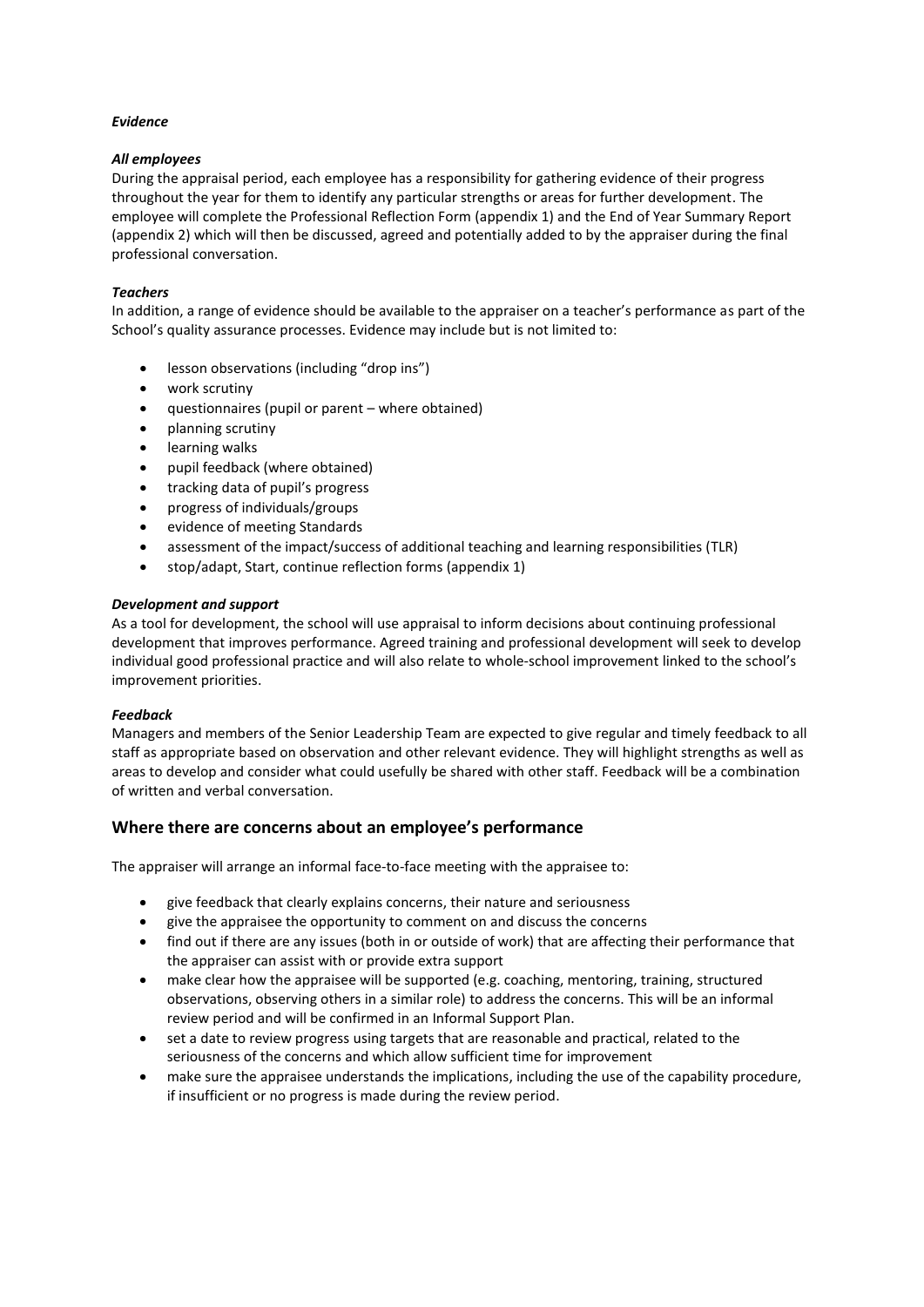This meeting can take place at any time during the appraisal period, subject to a minimum of 5 working days' notice. It is intended to be supportive, and to give the appraisee the opportunity to improve. At the meeting, the appraiser will present evidence collected that indicates how the employee's performance has not met the required standard. There is no right to be accompanied to this meeting. The appraiser will provide the appraisee with notes from the meeting and an Action Plan so that the appraisee is clear about the improvements that need to be made, the support that will be provided and the timescales.

At the end of the review period, if the appraiser is satisfied that the appraisee has made or is making sufficient progress, the appraisal process will continue as normal, and any remaining issues will be addressed as part of the appraisal process. The review period may be extended for a further limited period. If there is no improvement, or insufficient improvement, the capability process will be followed.

#### **The End of Year Summary Report**

An annual assessment is the end point to the annual appraisal cycle and will formally assess an employee's performance. Once feedback has been given and by 31<sup>st</sup> October for September to September/October to October cycle or by 31<sup>st</sup> May for April to April cycle, each employee will receive a copy of their agreed End of Year Summary Report (Appendix 2). This will be a summary of performance during the year and set out development needs for the next year. In particular, the report will outline:

- details of the appraisal period development points
- the assessment of staff performance in relation to these development points and any relevant standards
- an assessment of the appraisee's development needs and any action required to address them
- a recommendation on pay in accordance with the Pay Policy which will include reference to sources of evidence that may be used in assessment of pay progression (headteacher/head of school and teachers only).

End of Year Summary Reports will be kept and will form part of the planning for the next appraisal period.

#### **Transition into capability**

Performance management is an ongoing process. If the appraiser is not satisfied with progress, despite support being provided, the employee will be notified in writing that the appraisal process will no longer apply and that their performance will be managed under the capability procedure (Appendix 3).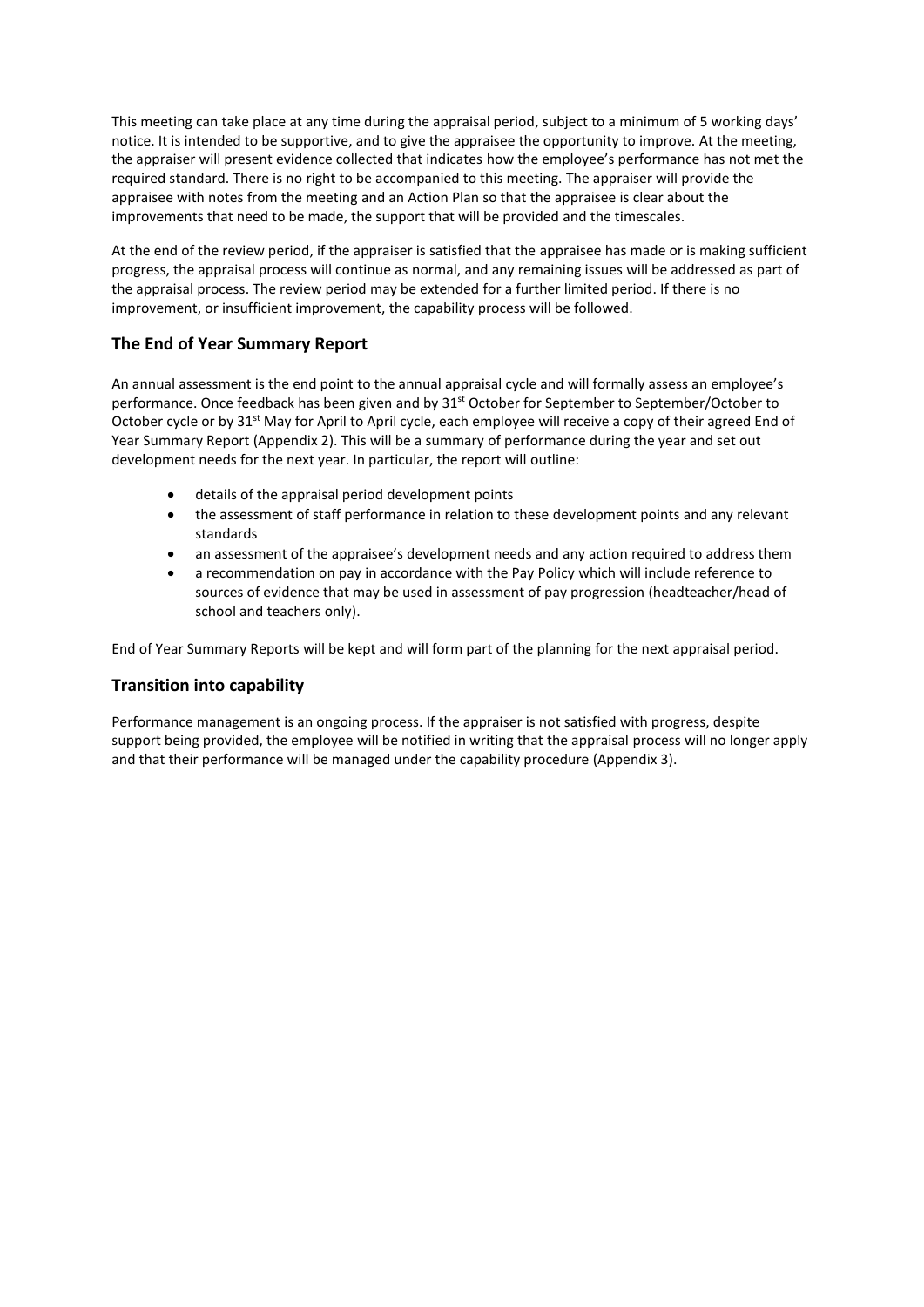

#### **Professional Reflection Form**

Staff make the education of all pupils their first concern and are accountable for achieving the highest possible standards in work and conduct. Staff act with honesty and integrity; have strong professional knowledge, keep their knowledge and skills up-to-date and are self-critical; forge positive professional relationships; and work with parents in the best interests of all pupils.

| Terms 1, 2 & 3                             | <b>Actions</b> | <b>Intended Outcome</b> | <b>Impact/Evaluation</b> |
|--------------------------------------------|----------------|-------------------------|--------------------------|
| Stop/Adapt!                                |                |                         |                          |
|                                            |                |                         |                          |
|                                            |                |                         |                          |
|                                            |                |                         |                          |
|                                            |                |                         |                          |
|                                            |                |                         |                          |
| Start!                                     |                |                         |                          |
|                                            |                |                         |                          |
|                                            |                |                         |                          |
|                                            |                |                         |                          |
|                                            |                |                         |                          |
|                                            |                |                         |                          |
| Continue!                                  |                |                         |                          |
|                                            |                |                         |                          |
|                                            |                |                         |                          |
|                                            |                |                         |                          |
|                                            |                |                         |                          |
|                                            |                |                         |                          |
| <b>Comments/evaluation/leader actions:</b> |                |                         |                          |
|                                            |                |                         |                          |
|                                            |                |                         |                          |
|                                            |                |                         |                          |
|                                            |                |                         |                          |
|                                            |                |                         |                          |
|                                            |                |                         |                          |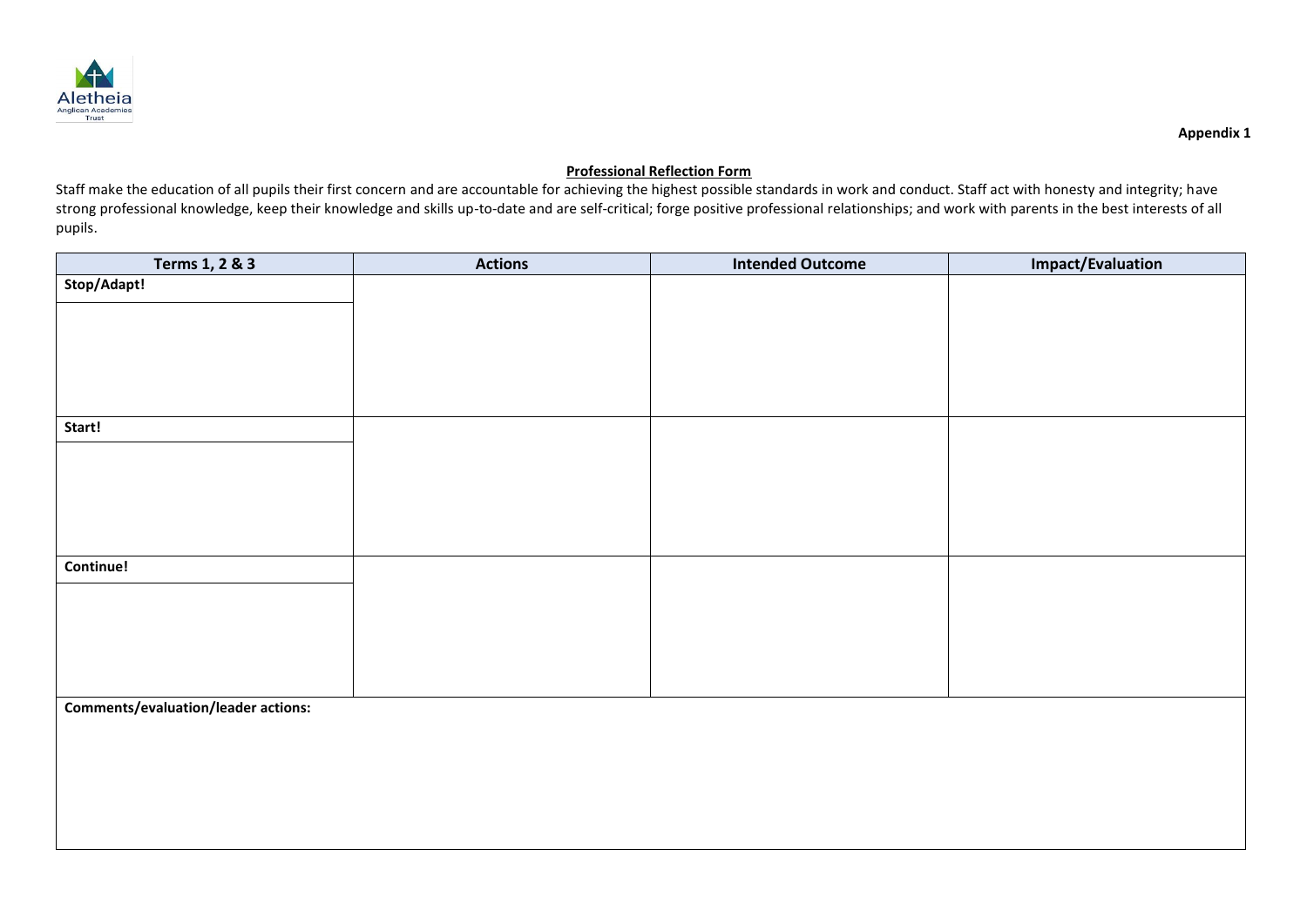| Terms 4, 5 & 6                             | <b>Actions</b> | <b>Intended Outcome</b> | <b>Impact/Evaluation</b> |
|--------------------------------------------|----------------|-------------------------|--------------------------|
| Stop/Adapt!                                |                |                         |                          |
|                                            |                |                         |                          |
|                                            |                |                         |                          |
|                                            |                |                         |                          |
|                                            |                |                         |                          |
|                                            |                |                         |                          |
| Start!                                     |                |                         |                          |
|                                            |                |                         |                          |
|                                            |                |                         |                          |
|                                            |                |                         |                          |
|                                            |                |                         |                          |
|                                            |                |                         |                          |
| Continue!                                  |                |                         |                          |
|                                            |                |                         |                          |
|                                            |                |                         |                          |
|                                            |                |                         |                          |
|                                            |                |                         |                          |
|                                            |                |                         |                          |
| <b>Comments/evaluation/leader actions:</b> |                |                         |                          |
|                                            |                |                         |                          |
|                                            |                |                         |                          |
|                                            |                |                         |                          |
|                                            |                |                         |                          |
|                                            |                |                         |                          |
|                                            |                |                         |                          |
|                                            |                |                         |                          |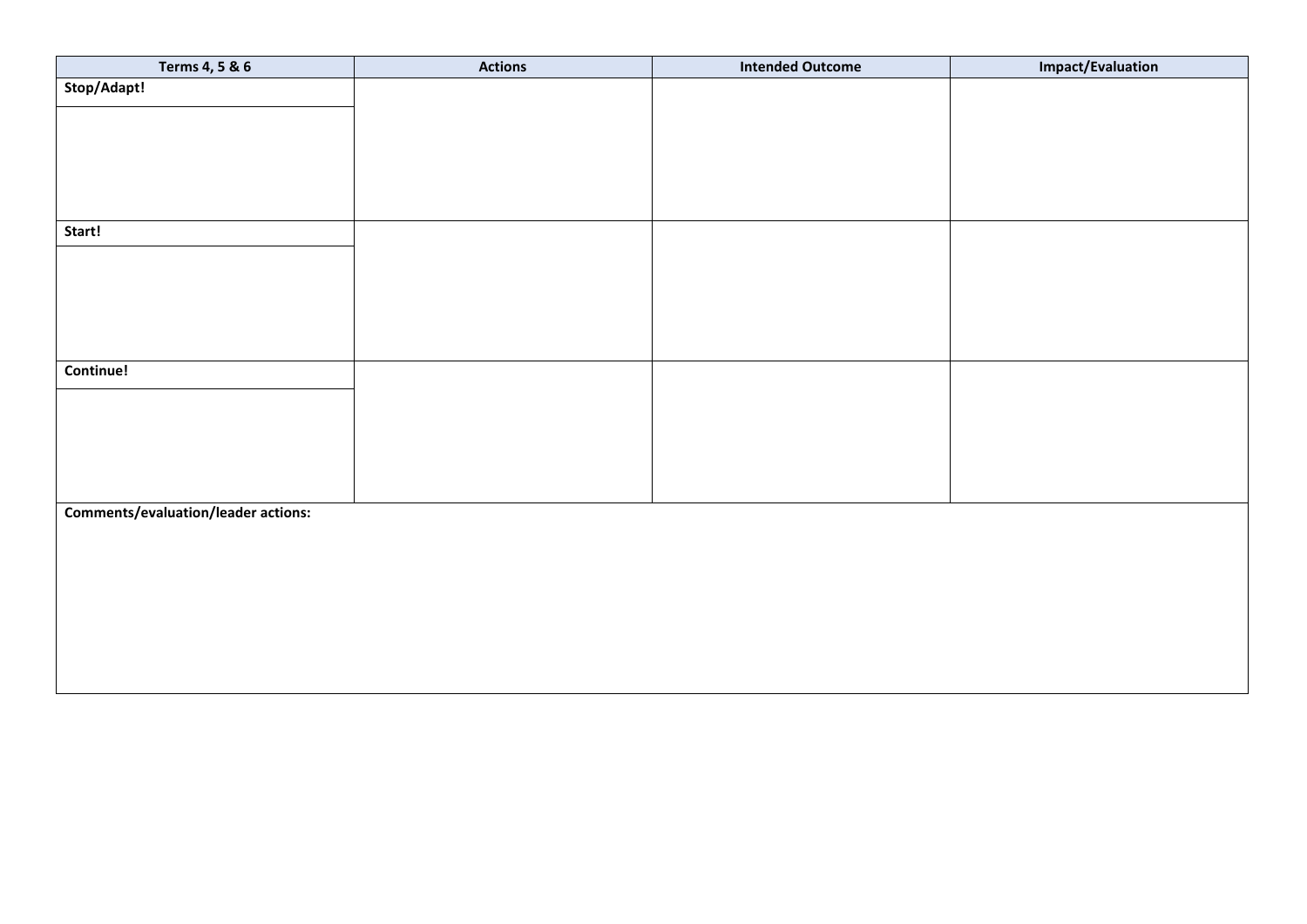**Summary/Comments:**

**Pay recommendation:**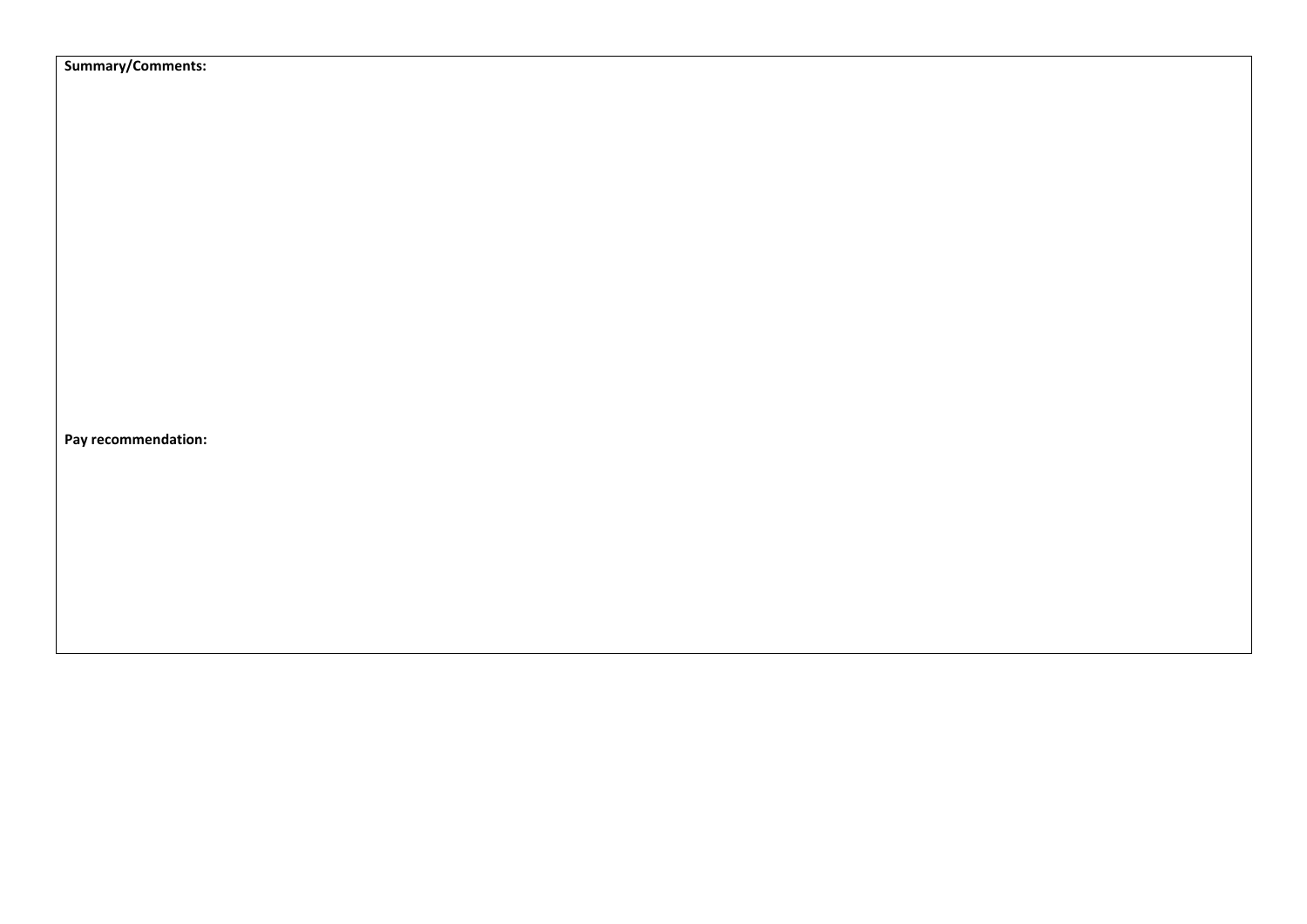

# End of year summary report

| Name |  | Current Salary point/Pay<br>scale |  | Date |  |
|------|--|-----------------------------------|--|------|--|
|------|--|-----------------------------------|--|------|--|

Full details of Stop, Start, Continue and progress made against these targets can be found as part of the performance management documentation.

Strengths and Development Points outlined below will be identified during monitoring and will be part of ongoing PM discussions.

| <b>Strengths observed</b>            | <b>Areas for development observed</b> | <b>Progress against these</b> |
|--------------------------------------|---------------------------------------|-------------------------------|
| throughout the                       | throughout the                        | development points            |
| year/performance                     | year/performance management           |                               |
| management cycle                     | cycle                                 |                               |
|                                      | (refer to TA standards/Job            |                               |
|                                      | description/teachers standards/Trust  |                               |
|                                      | Upper Pay Scale/Headteacher Standards |                               |
|                                      | where necessary)                      |                               |
|                                      |                                       |                               |
|                                      |                                       |                               |
|                                      |                                       |                               |
|                                      |                                       |                               |
|                                      |                                       |                               |
|                                      |                                       |                               |
|                                      |                                       |                               |
| <b>Areas for development</b>         | <b>Teacher/Support staff actions</b>  | Leader actions                |
| remaining                            |                                       |                               |
| (Consideration will need to be taken |                                       |                               |
| in relation to capability if not     |                                       |                               |
| meeting required standards)          |                                       |                               |
|                                      |                                       |                               |
|                                      |                                       |                               |
|                                      |                                       |                               |
|                                      |                                       |                               |
|                                      |                                       |                               |
|                                      |                                       |                               |
|                                      |                                       |                               |
|                                      |                                       |                               |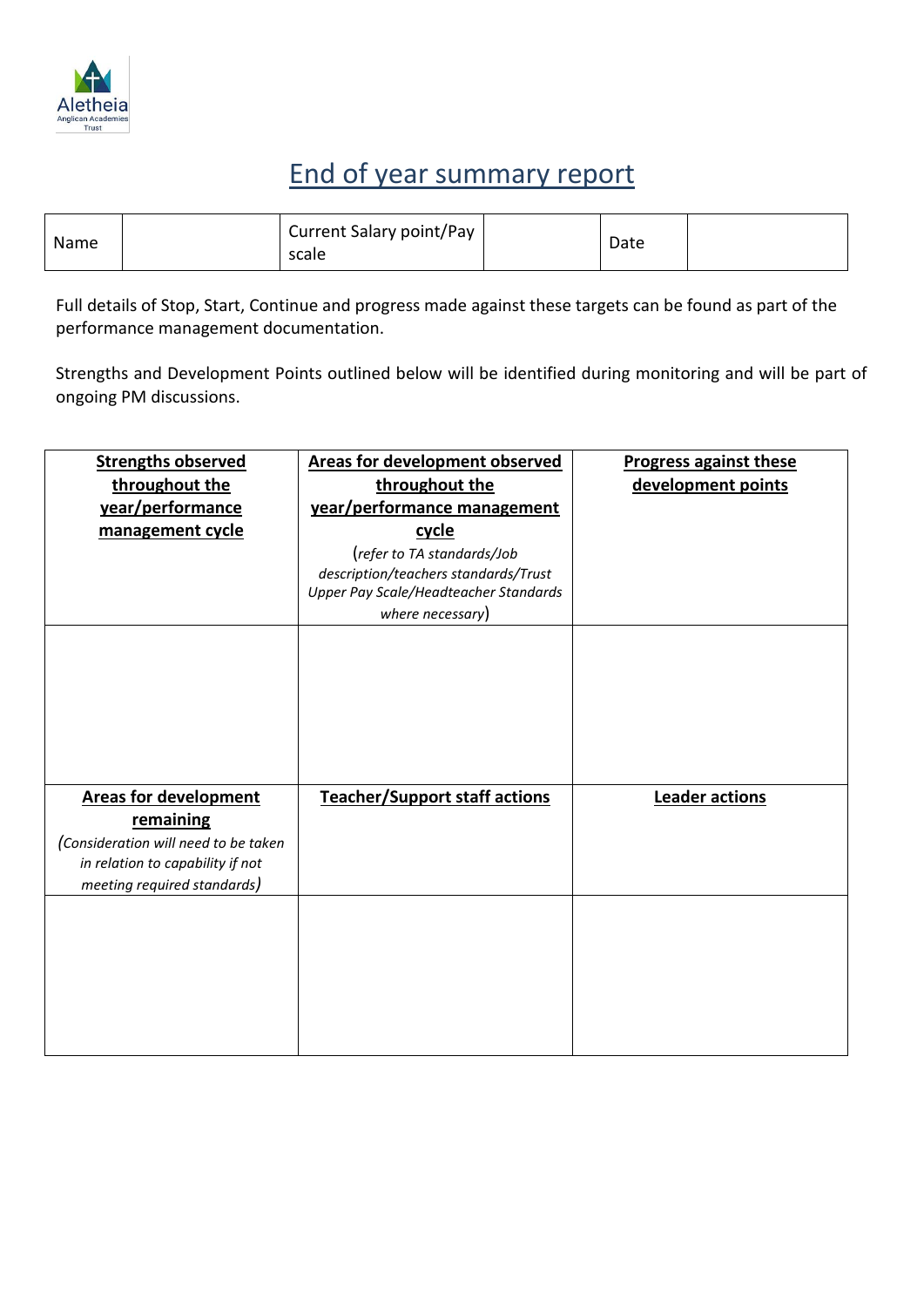Based on evidence gathered throughout the year and summarised above, the follow decision has been made in relation to Pay:

| <b>Teachers</b> |                             |                         |  |
|-----------------|-----------------------------|-------------------------|--|
| Current         | Overall quality of teaching | Pay recommendation (in  |  |
| Pav             | judgement                   | accordance with the pay |  |
| scale/point     |                             | policy)                 |  |

| <b>Support Staff</b> |                             |                         |
|----------------------|-----------------------------|-------------------------|
| Current              | Overall judgement against   | Pay recommendation (in  |
| Pay                  | standards / job description | accordance with the pay |
| scale/point          |                             | policy)                 |

End of Year Summary Reports will be kept and will form part of the planning for the next appraisal period.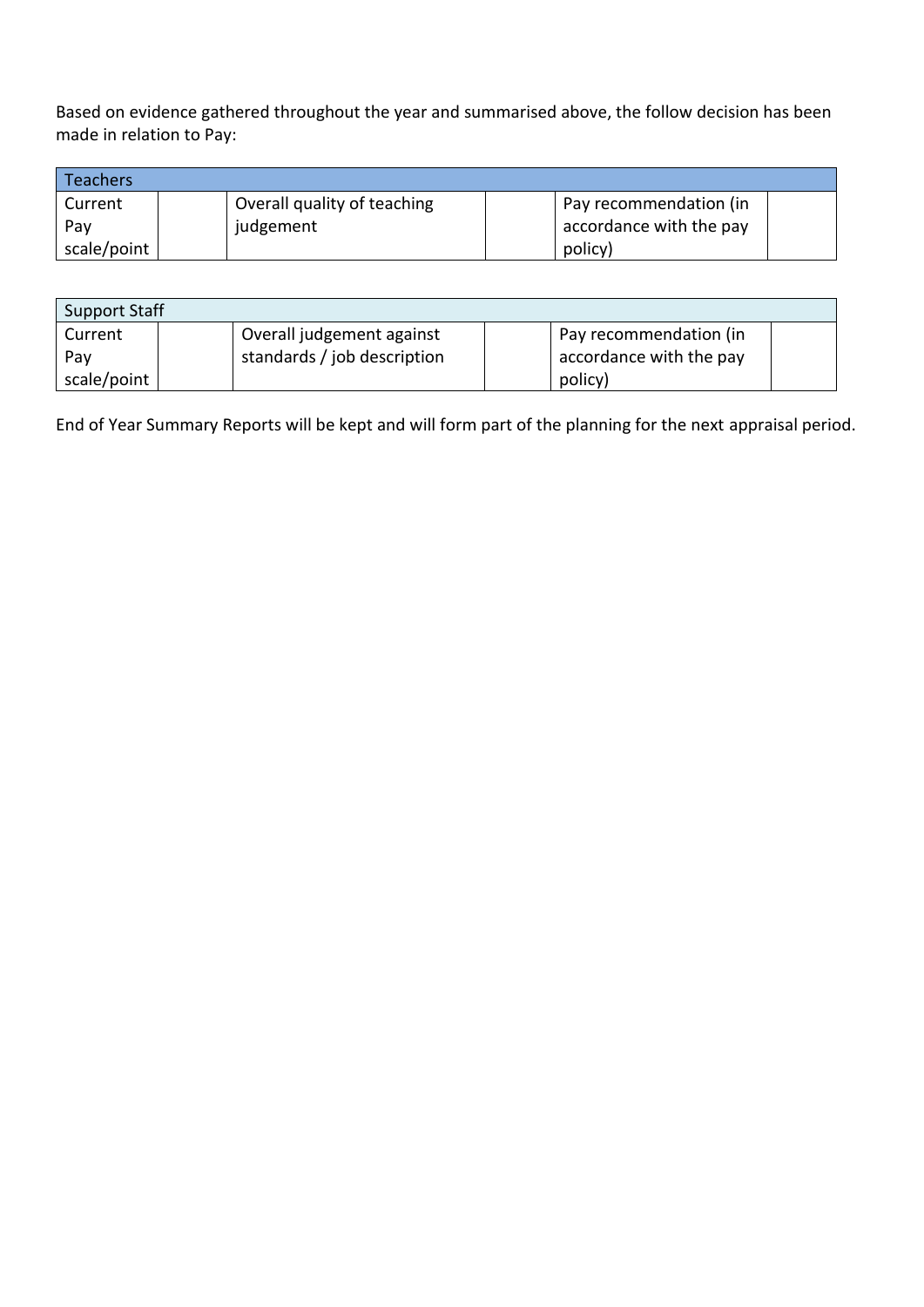

# **Capability Action Plan**

| NAME OF STAFF MEMBER | NAME OF APPRAISER | DATE OF MEETING |
|----------------------|-------------------|-----------------|
|                      |                   |                 |

| <b>OBJECTIVE 1:</b>                                                                                                        |                                |                                           |
|----------------------------------------------------------------------------------------------------------------------------|--------------------------------|-------------------------------------------|
| <b>Teachers'/Teaching</b><br>Assistants standard(s) /<br><b>Aspect of Job description</b><br>that the objective relates to | Success criteria               | Evidence to be used to<br>assess progress |
|                                                                                                                            |                                |                                           |
| Support/resources to be<br>provided                                                                                        | <b>Monitoring arrangements</b> | <b>Review date</b>                        |
|                                                                                                                            |                                |                                           |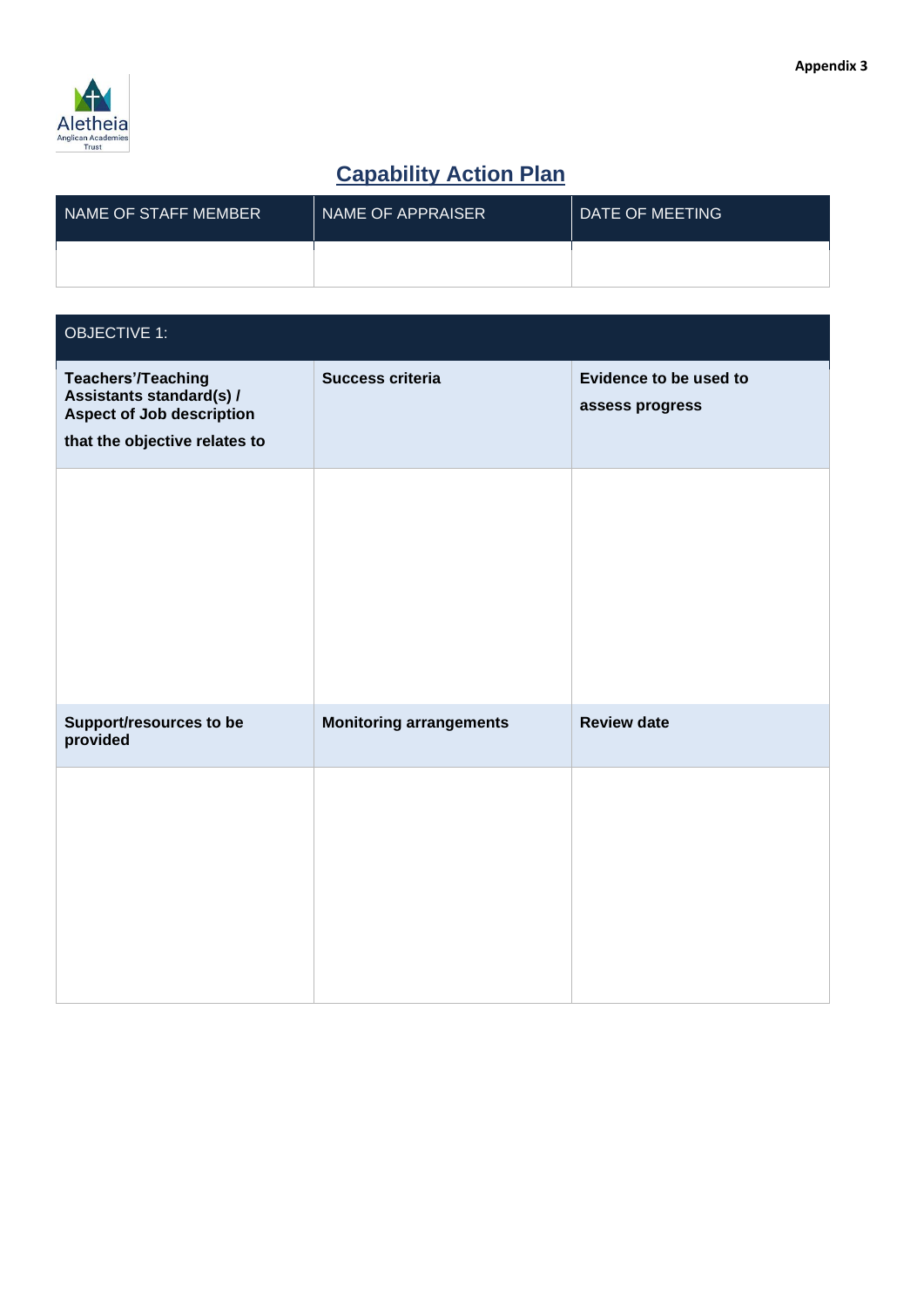| <b>OBJECTIVE 2:</b>                                                                                                 |                                |                                           |
|---------------------------------------------------------------------------------------------------------------------|--------------------------------|-------------------------------------------|
| <b>Teachers'/Teaching Assistants</b><br>standard(s) / Aspect of Job<br>description<br>that the objective relates to | Success criteria               | Evidence to be used to<br>assess progress |
|                                                                                                                     |                                |                                           |
| Support/resources to be<br>provided                                                                                 | <b>Monitoring arrangements</b> | <b>Review date</b>                        |
|                                                                                                                     |                                |                                           |